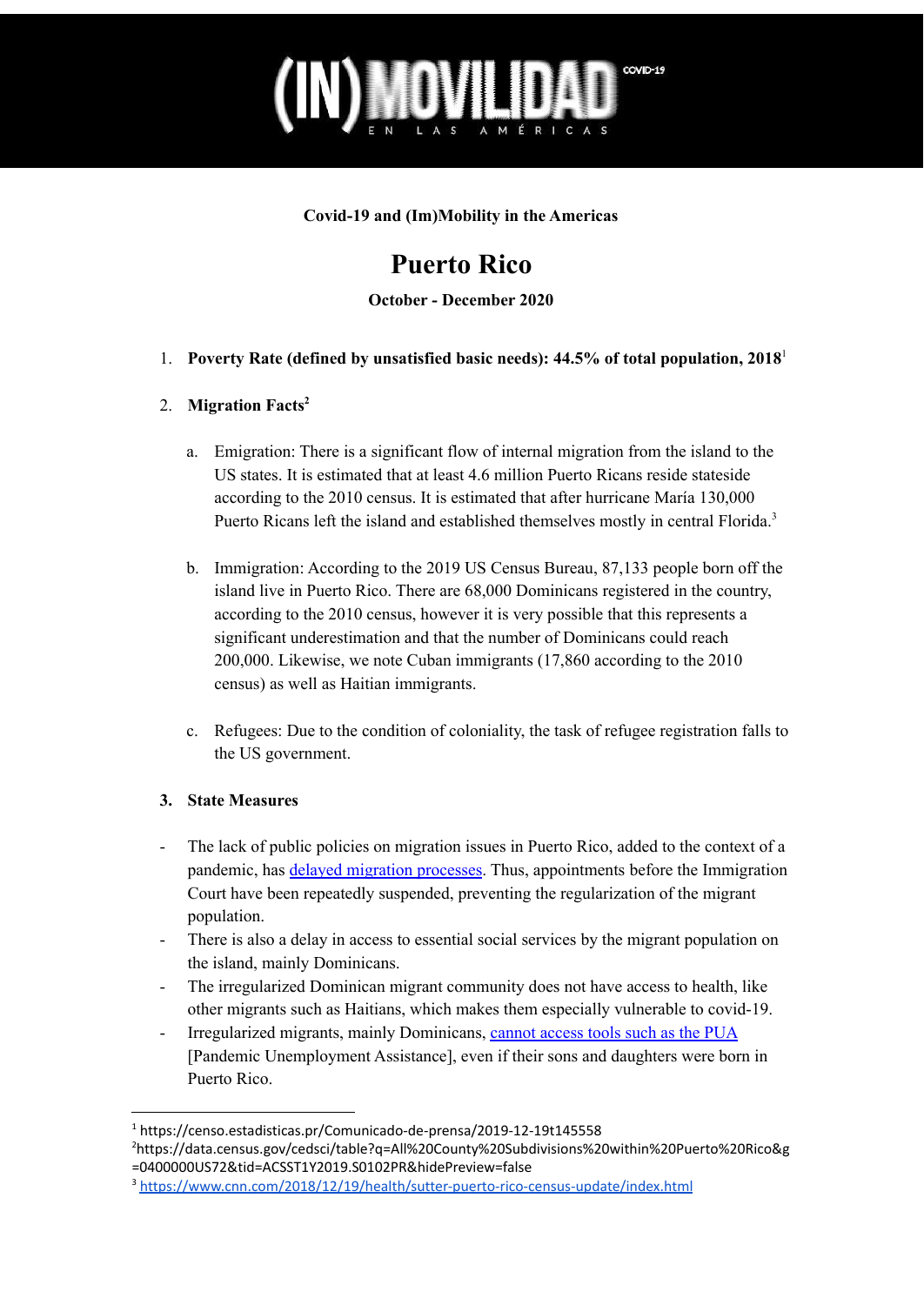

#### **4. Migrant Situation Alerts**

#### *Irregularized migrants*

- Most irregular migrants in Puerto Rico come from the Dominican Republic. They arrive via fragile vessels called yolas. In these yolas arrive Dominicans, Haitians, Cubans and, in more recent years, Venezuelans.
- Despite the economic crisis and the pandemic, the arrivals of yolas have [increased.](https://www.cbp.gov/newsroom/local-media-release/en-pleno-covid-19-aumenta-peligrosamente-el-n-mero-de-migrantes-aventur) Thus, for example, in mid-December agents from the United States Customs and Border Protection intercepted a "yola" boat, in which a group of 15 [Dominican](https://listindiario.com/las-mundiales/2020/12/17/648692/repatrian-a-15-dominicanos-atrapados-en-puerto-rico) citizens were [detained.](https://listindiario.com/las-mundiales/2020/12/17/648692/repatrian-a-15-dominicanos-atrapados-en-puerto-rico)
- Migrant smugglers have been reported, it is known that they can charge between a thousand and up to 10 thousand dollars for transfer to Puerto Rico. Several have been sunk in transit and many others are arrested and returned.
- The pandemic has worsened the situation of [Dominican](https://periodismoinvestigativo.com/2020/12/madres-dominicanas-en-puerto-rico-enfrentan-la-pandemia-desde-la-sombra/) migrants, whose employment and economic situation has been substantially hit. Many of these women have lost their jobs as domestic workers.
- The situation of Dominican women, heads of families and with very high indicators of gender violence is particularly worrying.

#### *Detained and deported*

- Control of the borders of Puerto Rico falls under the federal jurisdiction of the US Customs and Border Protection and Homeland Security. Irregular migrants are intercepted and deported even in the context of the pandemic. Cases related to re-entry after deportation or a criminal record follow three possible courses: they go before the Court of the Federal District of Puerto Rico, the ICE Immigration Detention Center in Aguadilla or the Broward Transitional Center in Florida.
- In December, Dominican citizens traveling in a yola were detained and surrendered to the US Coast Guard and later to the Dominican Republic Navy, being "repatriated" to their country. These [returns](https://www.cbp.gov/newsroom/local-media-release/en-pleno-covid-19-aumenta-peligrosamente-el-n-mero-de-migrantes-aventur) occur constantly.

#### *Migrant youth*

Migrant children and adolescents, whose parents have lost or deteriorated their employment conditions. They have difficulties accessing virtual education, [many](https://periodismoinvestigativo.com/2020/12/madres-dominicanas-en-puerto-rico-enfrentan-la-pandemia-desde-la-sombra/) do not have [internet](https://periodismoinvestigativo.com/2020/12/madres-dominicanas-en-puerto-rico-enfrentan-la-pandemia-desde-la-sombra/) or devices. Likewise, many others do not have access to health.

#### **5. Social Responses**

#### *Migrant resistance*